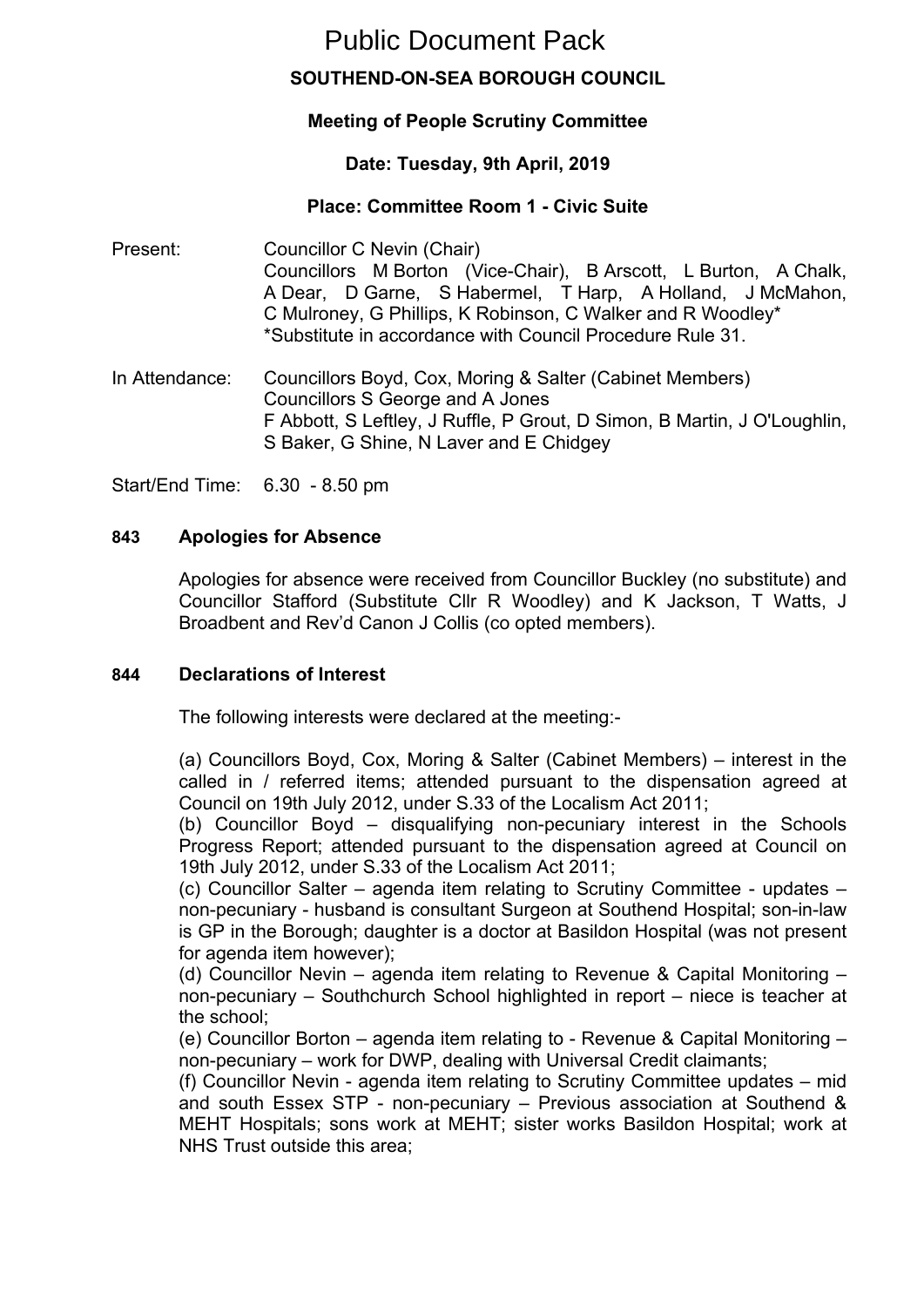(g) Councillor Harp - agenda item relating to Scrutiny Committee updates (Appendix 2) - non-pecuniary – patient at St Lukes Health Centre, Chair of St Lukes PPG and member of PPG Forum;

(h) Councillor Borton - agenda item relating to Scrutiny Committee updates – section 3 of report – EPUT – daughter is a nurse at Basildon mental health unit;

(i) Councillor Robinson - agenda item relating to Scrutiny Committee updates – disclosable interest – employee of EPUT mentioned in the report and workplace and mentioned in Appendix 2 – withdrew;

(j) Councillor Burton – Safeguarding Report; Annual Education Report; Schools Progress report – non-pecuniary – Director of English and Maths at USP (formally SEEVIC) College and Southend schools are feeder schools;

(k) Councillor Arscott – agenda items relating to – Safeguarding Report; Annual Education Report; Schools Progress report – non-pecuniary – Governor at Our Lady of Lourdes Catholic Primary School (Assisi Trust);

(l) Councillor Holland - agenda item relating to Scrutiny Committee updates – non-pecuniary – President Southend Stroke Club;

(m) Councillor McMahon – agenda item relating to Safeguarding Report – nonpecuniary – support parents in court cases of children who may feature in report;

(n) Councillor McMahon – agenda item relating to Schools Progress report – non-pecuniary – Charitable association with Southend YMCA including school – former governor on Board YMCA.

#### **845 Questions from Members of the Public**

There were no questions received from members of the public.

#### **846 Minutes of the Meeting held on Tuesday, 29th January, 2019**

Resolved:-

That the Minutes of the Meeting held on Tuesday, 29<sup>th</sup> January, 2019 be confirmed as a correct record and signed.

#### **847 Monthly Performance Report**

The Committee considered Minute 779 of Cabinet held on 12<sup>th</sup> March 2019, which had been referred direct by Cabinet to all three Scrutiny Committees together with the Monthly Performance Report covering the period to end February 2019, which had recently been circulated.

Resolved:-

That the report be noted.

Note:- This is an Executive Function. Cabinet Member:- As appropriate to the item.

#### **848 Transport Procurement**

The Committee considered Minute 770 of Cabinet held on 12<sup>th</sup> March 2019, which had been called in to scrutiny, together with a report of the Deputy Chief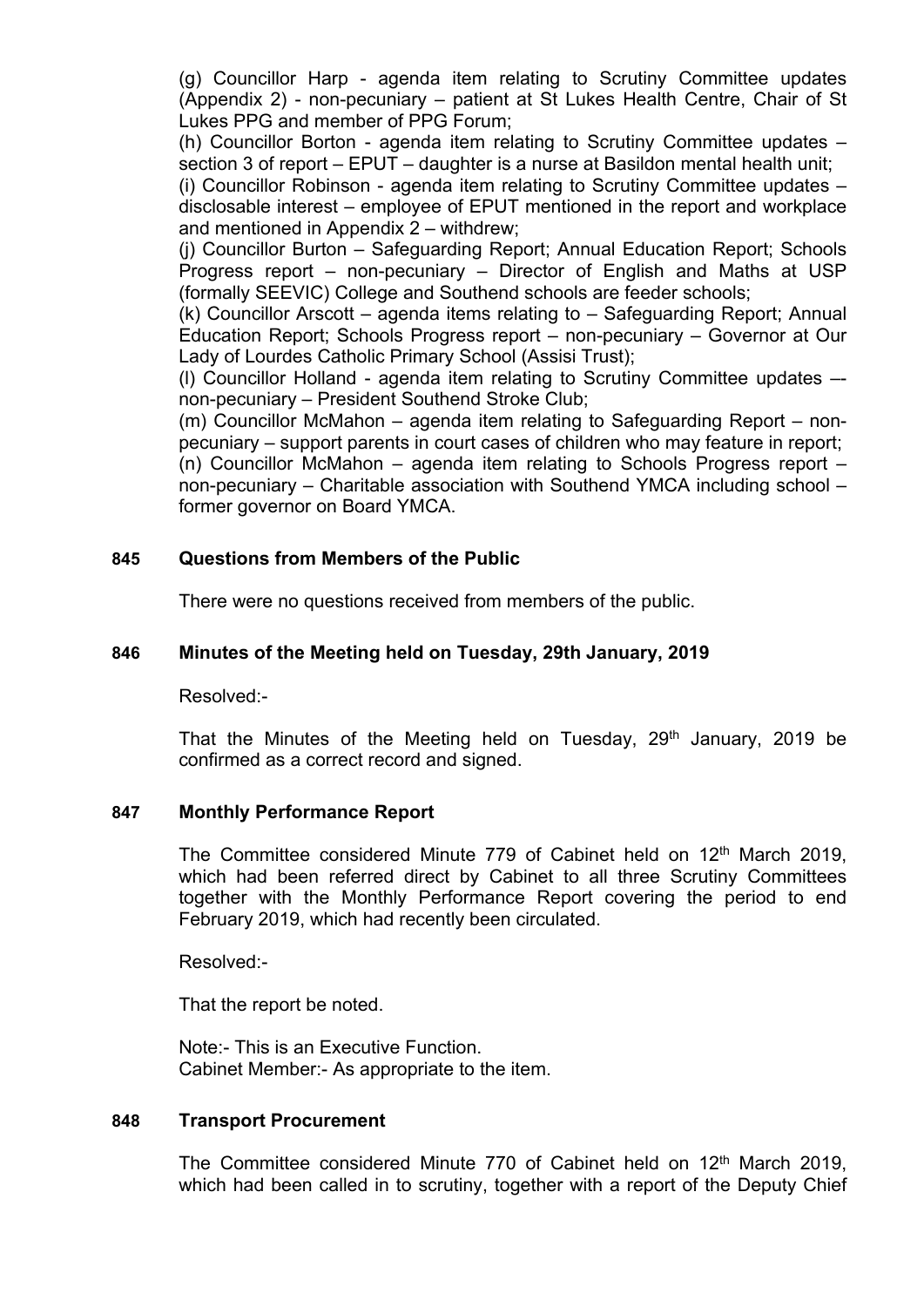Executive (People) which provided an update on the procurement for the preferred bidder to create a Joint Venture Partnership (JV) to deliver the Council's Passenger Transport Service.

The Committee asked a number of questions about the report and the Cabinet Member for Infrastructure agreed to provide further information on the delivery and operation of the passenger transport services, in particular, home to school transport service (number of vehicles & numbers to be transported).

Resolved:-

1. That the decisions of Cabinet, as set out in 1-5 below and the recommendation as set out in 6 below, be referred back to Cabinet for reconsideration. However the decision to refer the matter back was then referred up to Council, pursuant to Council Procedure Rule 39 (see Resolution 2 below):-

*"1. That the selection of the preferred bidder as detailed in the Part 2 report be confirmed and that a Joint Venture Partnership (JV) be established with the preferred bidder for a period of 10 years with an option to extend for a further 5 years.*

*2. That the Council's annual contribution to the JV of £1.8M, be approved.*

*3. That the proposed additional community benefits as detailed within the Part 2 report, be approved.*

*4. That the additional financial arrangements as set out in the Part 2 report, be approved.*

*5. That the Strategic Director (Transformation), in consultation with the Deputy Chief Executive (People) and the Strategic Director (Finance and Resources) be authorised to:*

*a) Negotiate and settle the final details of the contractual obligations and responsibilities of each party which will be formalised and documented within a Partnership Agreement and further legal documents that are ancillary to this;*

*b) Take decisions associated with the creation of the JV (including organisational structure, Council representation and the appointment of directors) to ensure agile and timely decision making keeping the implementation of the JV to timetable and protecting the Council's position;*

*c) Finalise and complete any ancillary agreements or documents necessary to give effect to the constitution, implementation and functioning of the JV company in accordance with the submitted report and its appendices.*

*6. That the terms of reference of the Council's Shareholder Board be amended to include this JV."*

2. That in accordance with Council Procedure 39 the matter be referred to Council.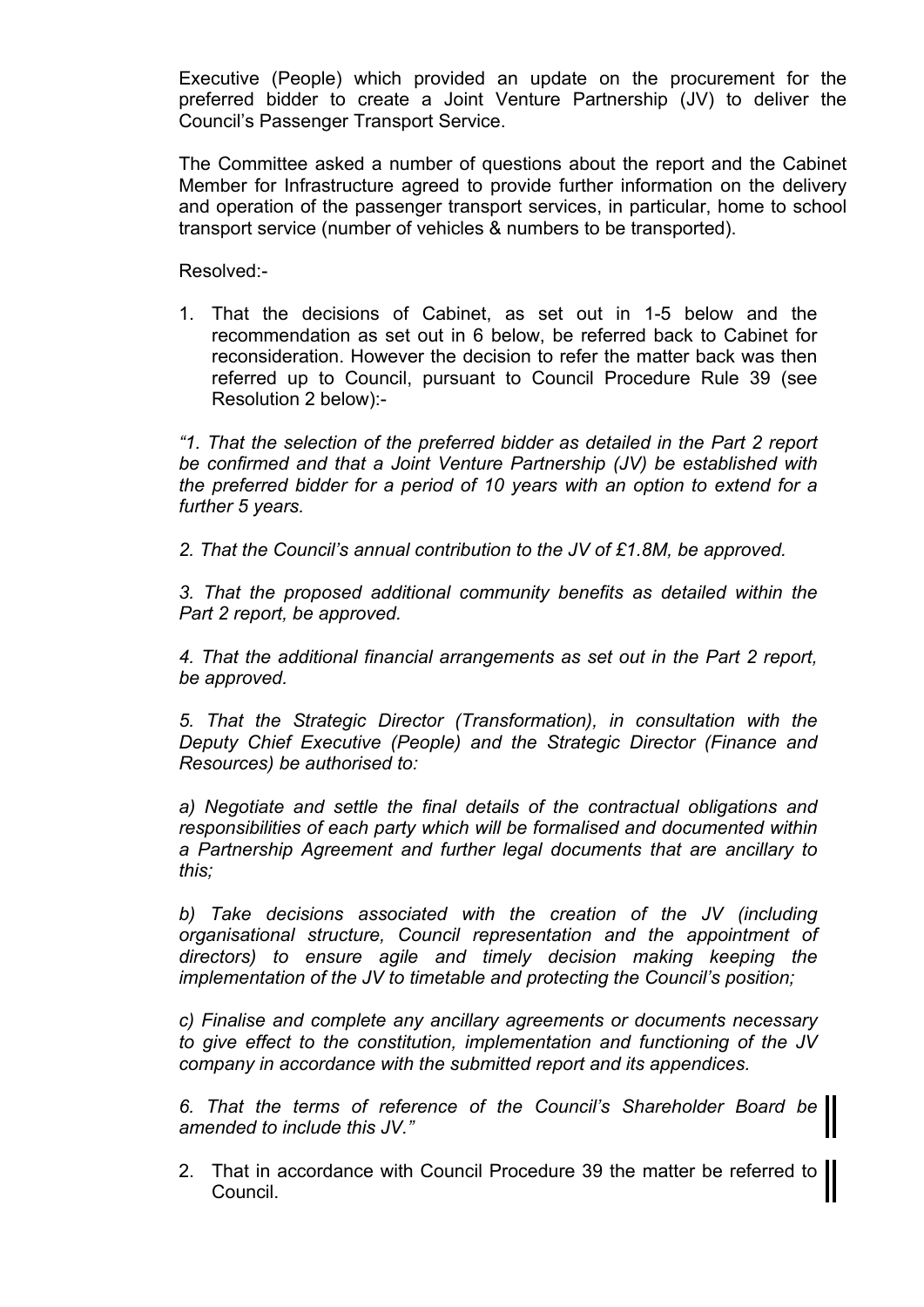Note: This is an Executive Function save that Recommendation in 6 above is a Council Function. Cabinet Members: Cllrs Boyd, Cox and Moring

#### **849 Annual Report on Safeguarding Children and Adults - September 2017 to March 2019**

The Committee considered Minute 775 of Cabinet held on 12<sup>th</sup> March 2019, which had been called in to scrutiny, together with a report of the Deputy Chief Executive (People) which presented the annual assurance assessment for the Chief Executive and Councillors in respect of their responsibilities for safeguarding children and adults in Southend.

On behalf of the Committee, the Chair welcomed E Chidgey to the meeting. Ms Chidgey is the Independent Chair of the Southend safeguarding children and adults Boards and she responded to a number of questions from members on the report.

Resolved:-

That the following decision of Cabinet be noted:-

"That the submitted report be noted and the actions detailed in Section 6 of the report, be approved."

Note: This is an Executive Function Cabinet Members: Cllrs Cox and Boyd

#### **850 Annual Education Report**

The Committee considered Minute 776 of Cabinet held on 12<sup>th</sup> March 2019, which had been called in to scrutiny, together with a report of the Deputy Chief Executive (People) which set out the format and context of the Annual Education Report 2018.

In response to questions regarding the report, the Council's Director of Learning said that the average score point figures on page 1 of the report, would be provided to 1 decimal point in the future. He also agreed to circulate the outcome data for free school meals at KS4 as this data had not been available at the time of writing the report.

Resolved:-

That the following decision of Cabinet be noted:-

"That the Annual Education Report, be approved."

Note: This is an Executive Function Cabinet Member: Cllr Boyd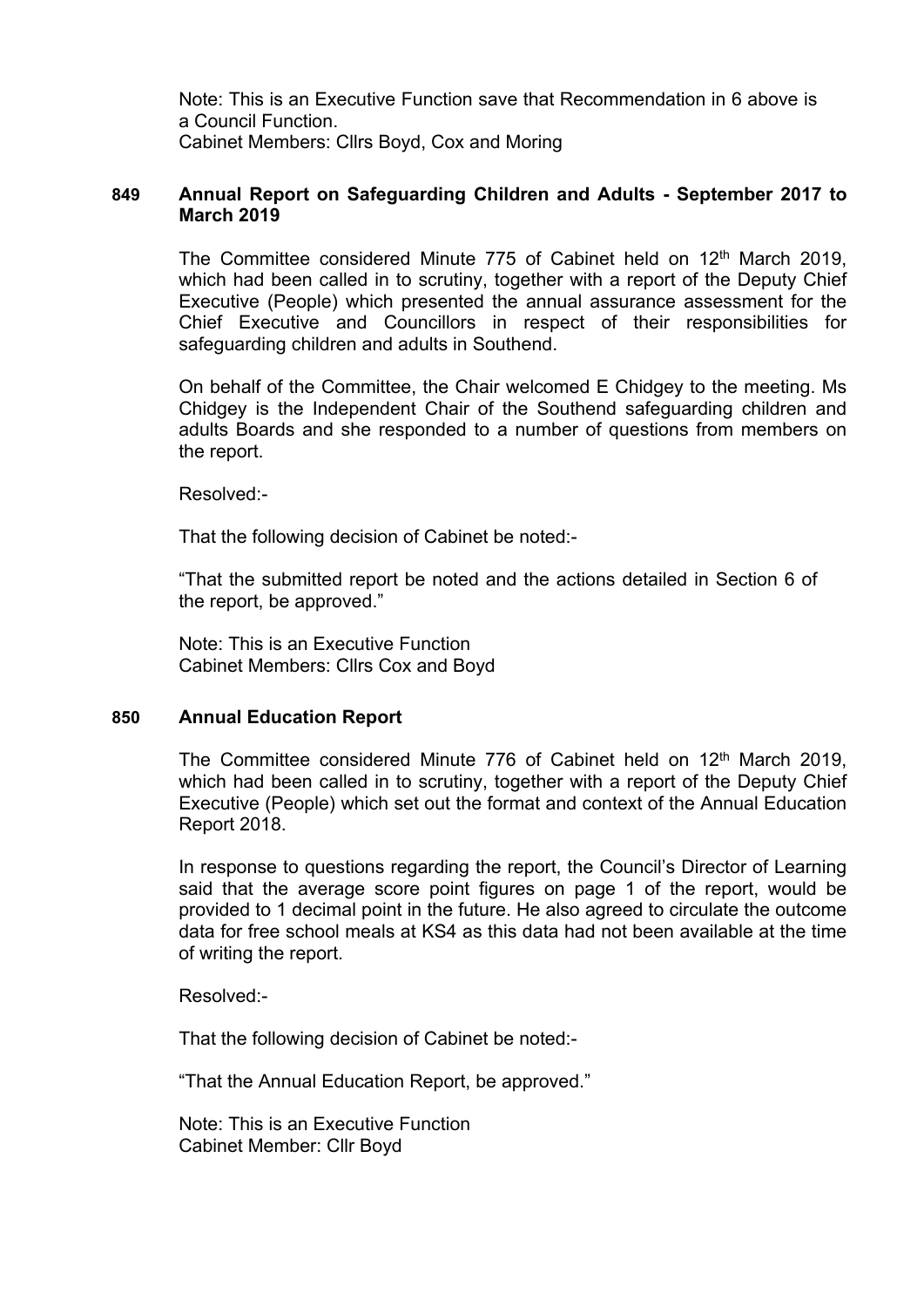## **851 Revenue and Capital Monitoring - 31st January 2019**

The Committee considered Minute 780 of Cabinet held on 12<sup>th</sup> March 2019. which had been called in to scrutiny, together with a report of the Strategic Director (Finance and Resources) which presented the Revenue and Capital Budget Monitoring report for the period ending 31st January 2019.

Resolved:-

That the following decisions of Cabinet be noted:-

"That, in respect of the 2018/19 Revenue Budget Monitoring as set out in Appendix 1 to the submitted report:

1. That the forecast £1,631,000 net surplus for the General Fund and the forecast £119,000 net surplus for the Housing Revenue Account, as at January 2019, be noted.

2. That the planned management actions of £721,000 to achieve that forecast outturn, be noted.

3. That the planned budget transfers (virements) of £377,000, be approved.

4. That the transfer of £300,000 to the Public Health Reserve as a result of unspent ring fenced grant, be approved.

5. That the transfer of £200,000 from the Interest Equalisation Reserve to mitigate against the impact of a change in Government regulations, be approved.

6. That the transfer of £65,000 from the Supporting People Reserve to mitigate the temporary non-delivery of a budget saving, be approved.

7. That the transfer of £790,000 from the Grants Reserve to release surplus funds within the Reserve, be approved.

8. That, as a result of the forecast net surplus, the following one-off investments totalling £480,000 be approved:

- £100,000 to support secondary schools;
- £130,000 additional support for children and vulnerable adults subject to gang exploitation;
- £100,000 for a deep clean of the High Street;
- £100,000 for Place branding, marketing and signage costs;
- £50,000 for additional parking enforcement provision.

9. That the potential transfer of £1,151,000 to the Business Transformation Reserve in respect of the residual forecast General Fund net surplus, be noted.

10. That the potential transfer of £119,000 to the HRA Capital Investment Reserve in respect of the forecast HRA net surplus, be noted.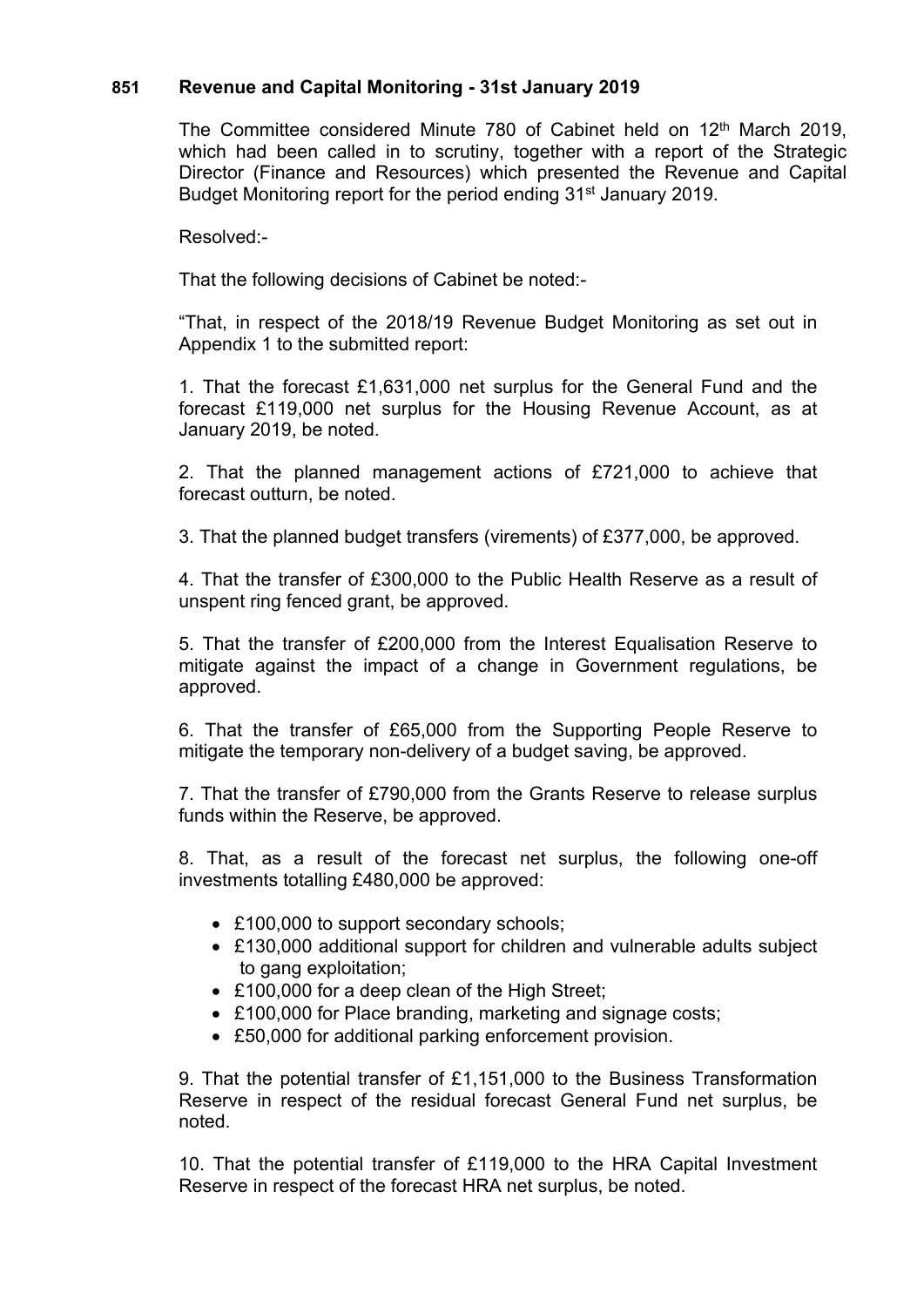In respect of the 2018/19 Capital Budget Monitoring as set out in Appendix 2 to the report:

11. That the expenditure to date and the forecast outturn as at January 2019 and its financing, be noted.

12. That the requested changes to the 2018/19 capital investment programme as set out in Section 2 of Appendix 2 of the report, be approved."

Note: This is an Executive Function Cabinet Member: Cllr Lamb

#### **852 Schools Progress Report**

The Committee received a report of the Deputy Chief Executive (People) which informed the advised about the current position with regard to the performance of all schools, including those schools causing concern and updated on known Academy developments.

The Committee was pleased to note the recent 'social mobility' visit by Norwich Youth Council.

Resolved:-

- 1. That the report be noted.
- 2. That the staff, students, parents and carers of the YMCA Community School be congratulated on the 'Good' outcome from the recent Ofsted inspection.

Note:- This is an Executive Function. Cabinet Member:- Cllr Boyd

#### **853 Scrutiny Committee - updates**

The Committee considered a report by the Strategic Director (Legal & Democratic Services) which updated the Committee on a number of Scrutiny matters.

The Scrutiny Officer reported that the Chair has been contacted by Camden Clinical Commissioning Group regarding scrutiny arrangements with regard to the proposed move of site for Moorfields Eye Hospital, City Road London. The proposal is to relocate all the services currently provided at Moorfields' City Road site in Islington, London (along with the UCL Institute of Ophthalmology and Moorfields Eye Charity) to a brand new integrated, purpose-built hospital on land that has become available at the St Pancras Hospital site in Camden, London, subject to public consultation.

Committee members were contacted for their views and the responses received supported the proposed approach with regards to the Scrutiny Committees' involvement and that it would be applicable for the existing Joint HOSC for North Central London to manage the scrutiny process on behalf of Southend. Regular updates / briefing on the proposals has been requested, together with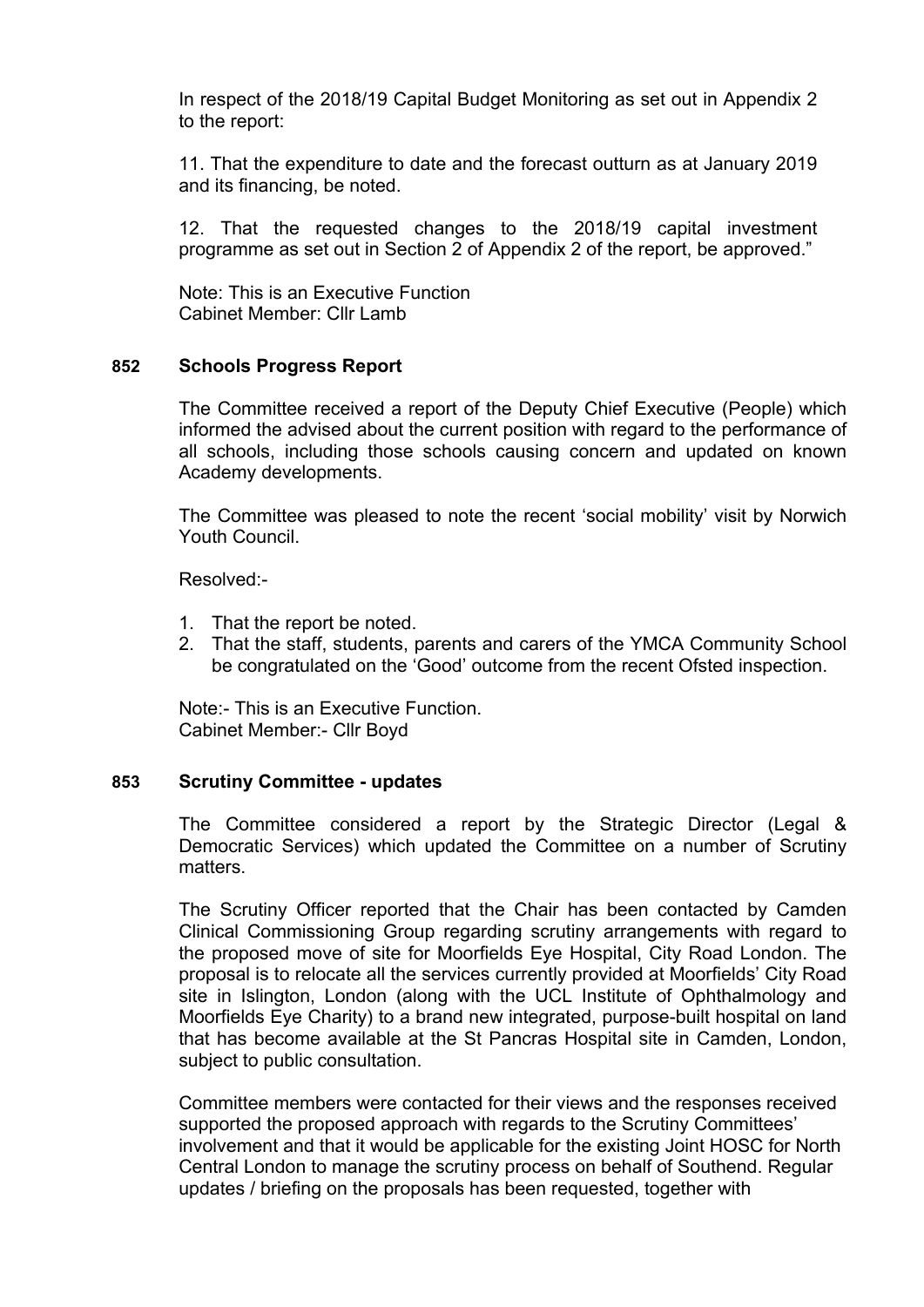information on the arrangements for public consultation and how local people can respond if they so wish and how respective local Healthwatch bodies will be involved.

Resolved:-

- 1. That the report and actions taken be noted.
- 2. That the report and conclusions from the in depth scrutiny project, detailed at Appendix 1, be agreed.
- 3. That the Chair be authorised to agree any final amendments to the draft report and that in accordance with Scrutiny Procedure Rule 10 (Part 4 (e) of the Constitution) the Chair (or Vice-Chair) present the report to a future Cabinet meeting.
- 4. To note the update information on the development of the St Lukes Health Centre, detailed at Appendix 2.
- 5. That the Youth Council be congratulated on the launch of the '1757' Voices Charter, detailed at Appendix 3.
- 6. To note the timetable for commenting on the Quality Accounts from EPUT and the Hospital Trust for 2018/19, as set out in section 3 of the report.
- 7. To note the position with regard to the scrutiny arrangements for the proposed move of site for Moorfields Eye Hospital, London and agreed that the existing Joint HOSC for North Central London should act as scrutiny lead and manage the scrutiny process on behalf of Southend.

Note:- This is a Scrutiny Function.

#### **854 Exclusion of the Public**

Resolved:-

That, under Section 100(A)(4) of the Local Government Act 1972, the public be excluded from the meeting for the items of business set out below, on the grounds that they would involve the likely disclosure of exempt information as defined in Part 1 of Schedule 12A to the Act and that the public interest in maintaining the exemption outweighs the public interest in disclosing the information.

#### **855 Transport Procurement - Confidential Appendix to Report**

The Committee considered Minute 783 of Cabinet held on 12<sup>th</sup> March 2019, which had been called in to scrutiny, together with a confidential appendix to the report of the Deputy Chief Executive (People).

Resolved:-

That the following decision of Cabinet be noted:-

"That the confidential appendix, be noted."

Note: This is an Executive Function Cabinet Members: Cllrs Boyd, Cox and Moring